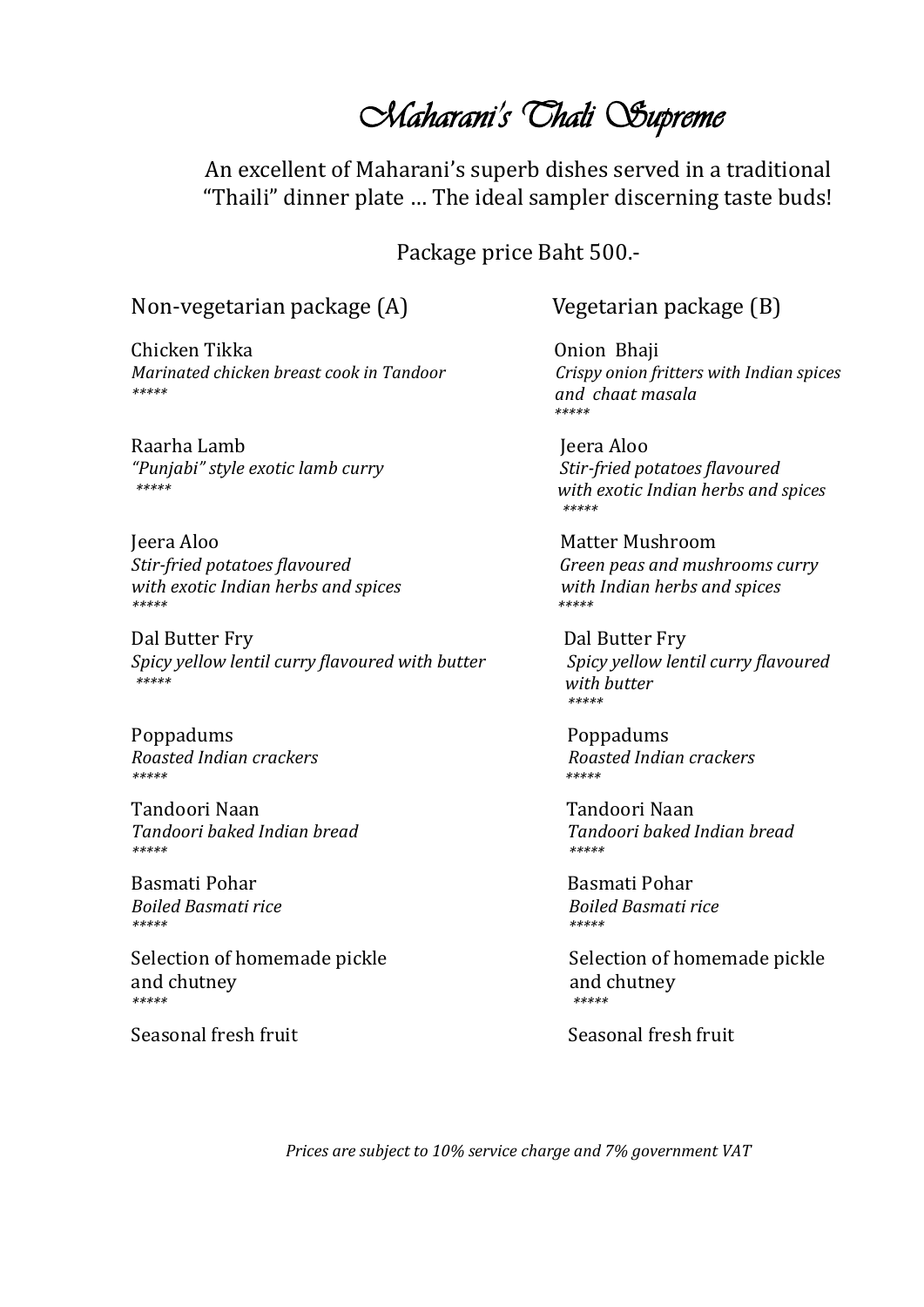# *Shuruvat*

#### **Indian beverages**

| 1. Sweet Lassi                                                     | $150 -$  |
|--------------------------------------------------------------------|----------|
| Sweetened yoghurt smoothie                                         |          |
| 2. Salted Lassi                                                    | $150 -$  |
| Yoghurt smoothie flavored                                          |          |
| 3. Sambaram 'Butter milk'                                          | $140. -$ |
| Pungent yoghurt smoothie with ginger, green chili and curry leaves |          |

# *Tungar*

#### **Starters**

|  | 4. Fish Tawa Masala                                               | $260 -$ |
|--|-------------------------------------------------------------------|---------|
|  | Deep-fried boneless Snapper marinated with Indian spices          |         |
|  | 5. Chicken 65                                                     | $280 -$ |
|  | Deep-fried boneless chicken marinated with southern Indian spices |         |
|  | 6. Chili Prawn                                                    | $320 -$ |
|  | Deep-fried prawn with onion and capsicum                          |         |
|  | 7. Chicken Chili                                                  | $280 -$ |
|  | Deep-fried chicken with onion, capsicum                           |         |
|  | 8. Prawn Butter Fry                                               | $450 -$ |
|  | Deep-fried prawns                                                 |         |

*Vegetarian Appetizers*

| 9. Roasted Poppadums                                                  | $140 -$ |
|-----------------------------------------------------------------------|---------|
| Roasted Indian crackers                                               |         |
| 10. Onion Bhaji                                                       | $160 -$ |
| Crispy onion fritters with Indian spices and chaat masala             |         |
| 11. Vegetable Samosa                                                  | $160 -$ |
| Fried patties filled with potatoes and spices                         |         |
| 12. Vegetable Pakora                                                  | $160 -$ |
| Sliced onion, chopped ginger, curry leaves fried in gram flour batter |         |
| 13. Aloo Tikki                                                        | $160 -$ |
| Mashed potatoes mixed with Indian herbs                               |         |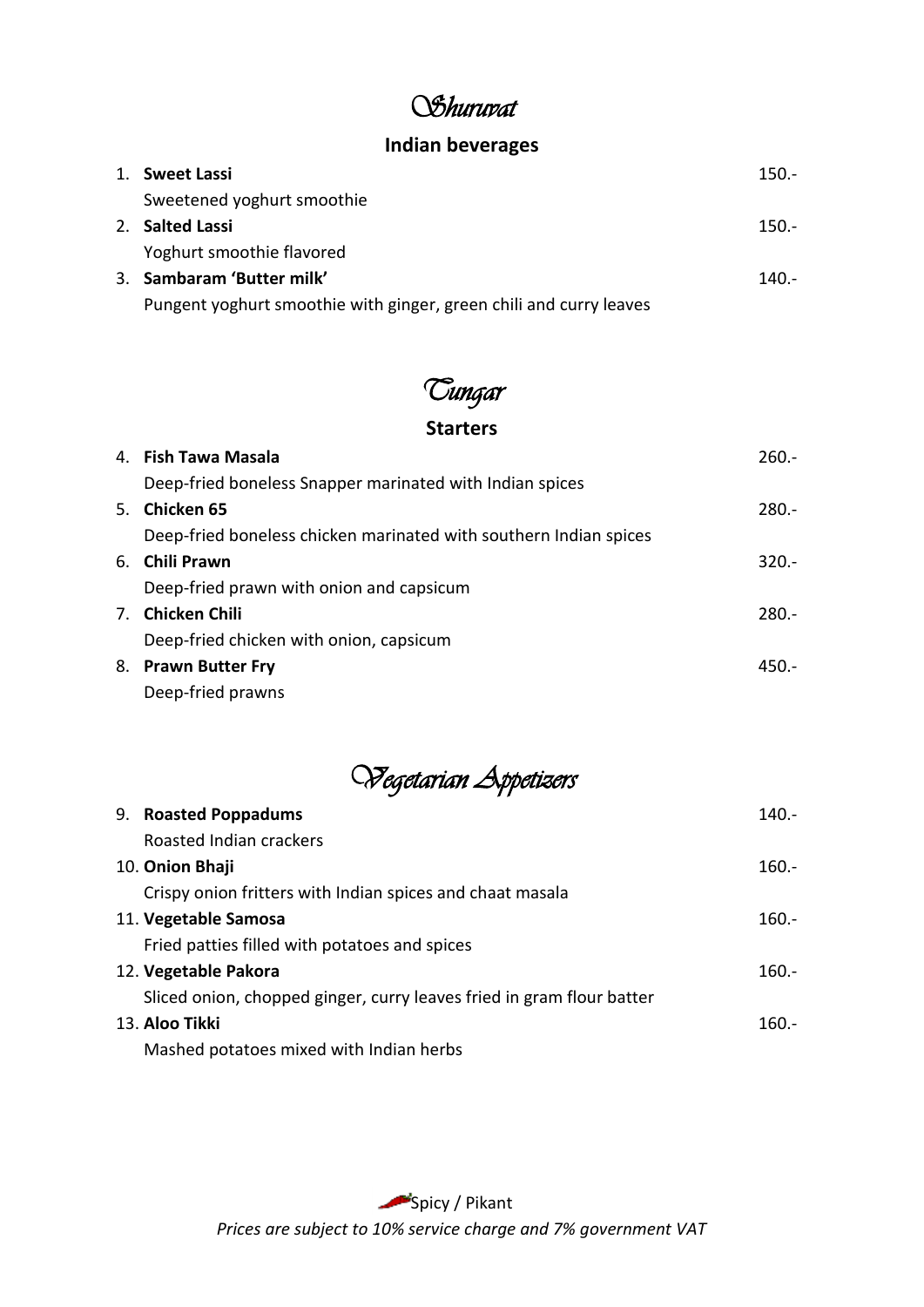### *Dawa*

#### **Salad**

| 14. Green Salad                                         | $140 -$ |
|---------------------------------------------------------|---------|
| With carrot, cucumber, onions and tomato                |         |
| 15. Channa Chat                                         | $160 -$ |
| Boiled chickpeas with chopped onion, tomatoes, chilies, |         |
| lemon juice and chat masala                             |         |
| 16. Mixed Raita Dip                                     | $100.-$ |
| Tomatoes, onions, cucumber mixed with yoghurt           |         |
| 17. Aloo Chat                                           | $160 -$ |
| Boiled potato cubes with tomato, onions and chat masala |         |

## *Rasam*

### **Soup**

| 18. Yellow Dal Soup                                             | $150 -$ |
|-----------------------------------------------------------------|---------|
| Yellow lentil soup with ginger, garlic and coconut milk         |         |
| 19. Chicken soup Indian style                                   | $190 -$ |
| Delicately spiced chicken soup flavoured with black peppercorns |         |
| 20. Vegetable Soup                                              | $150 -$ |
| Pepper flavoured fresh vegetable soup                           |         |

# *Tandoori Khazana*

### **Maharani's Tandoori Specialties Non Vegetarian**

| 21. Maharani's Royal Tandoori Platter                               | (small) 550.- (large) 1,000.- |
|---------------------------------------------------------------------|-------------------------------|
| An assortment of Maharani's special kebabs and tandoori delicacies  |                               |
| 22. Tandoori Chicken                                                | (half) 320.- (full) 610.-     |
| Chicken marinated with spices and yoghurt cooked in Tandoor oven    |                               |
| 23. Chicken Tikka                                                   | $300 -$                       |
| Marinated boneless chicken leg cooked in Tandoor oven               |                               |
| 24. Murgh Malai Tikka                                               | $350 -$                       |
| Chicken breast marinated with cream cooked in Tandoor               |                               |
| (Specialty of "Mughal" cuisine)                                     |                               |
| 25. Fish Tikka "Ajwaini"                                            | $350 -$                       |
| Marinated fish with carom seeds cooked in Tandoor                   |                               |
| 26. Lamb Sheekh Kebab                                               | $350 -$                       |
| Kebab of minced lamb marinated with exotic spices cooked in Tandoor |                               |
|                                                                     |                               |

Spicy / Pikant

*Prices are subject to 10% service charge and 7% government VAT*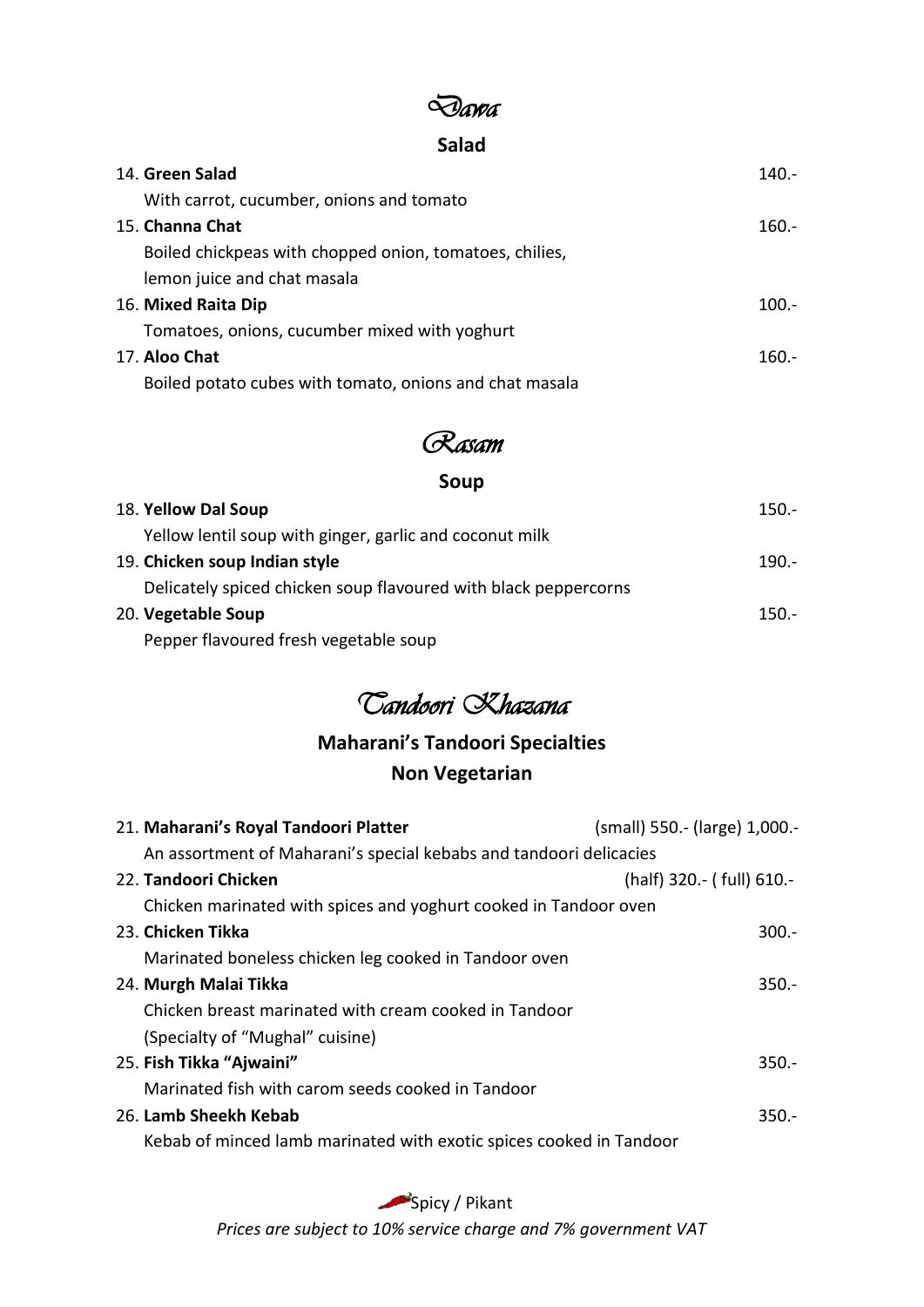*Murghi Ke Darbey Se* 

#### Chicken Specialties

| 27. Murgh Tikka Masala                                        | $320 -$ |
|---------------------------------------------------------------|---------|
| Marinated chicken Tikka simmered in thick and dry spicy sauce |         |
| 28. Chicken Jalfrizy                                          | 280.-   |
| Succulent pieces of boneless chicken cooked with onion,       |         |
| tomato gravy and spices                                       |         |
| 29. Butter Chicken Masala (Boneless or with Bone)             | 380.-   |
| Chicken legs cooked in Tandoor with tomato cream gravy        |         |

# *Gohst Ke Darbar Se*

| Lamb Specialties                                |         |
|-------------------------------------------------|---------|
| 30. Kashmiri Roganjosh                          | $350 -$ |
| Hot and spicy lamb curry from Kashmir           |         |
| 31. Lamb Vindaloo Curry                         | $350 -$ |
| Traditional Southern Indian lamb curry simmered |         |
| with freshly pounded exotic spices              |         |
| 32. Lamb Tikka Masala                           | 350.-   |
| Boneless lamb simmered in thick and spicy sauce |         |
|                                                 |         |

# *Samundri Inayat*

### **Seafood Specialties**

| 33. Jhinga Malai Curry                                          | 450.- |
|-----------------------------------------------------------------|-------|
| Maharani's special prawn curry                                  |       |
| 34. Prawn Jalfrezi                                              | 450.- |
| Prawns cooked with onion, tomato, capsicum and gravy            |       |
| 35. Malabar Fish Curry                                          | 320.  |
| Traditional South Indian snapper fish curry with exotic spices, |       |
| fresh coconut milk and tamarind                                 |       |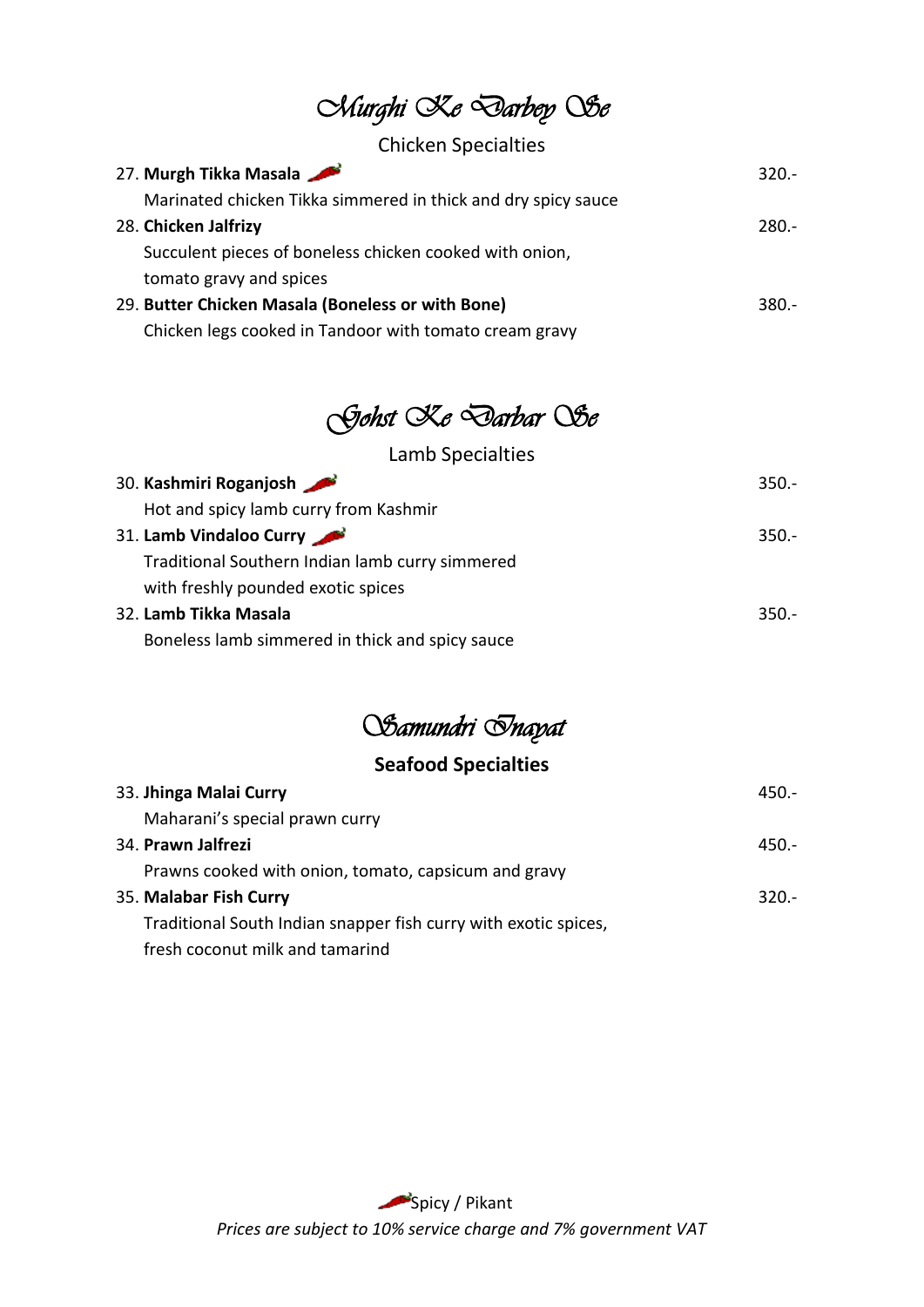# *Paneer Delights*

### **Cottage Cheese Specialties**

| 36. Mutter Paneer                                                                 | $220 -$ |
|-----------------------------------------------------------------------------------|---------|
| Cottage cheese and fresh green peas in spicy brown gravy                          |         |
| 37. Palak Paneer                                                                  | $220 -$ |
| Cottage cheese cooked in spinach curry                                            |         |
| 38. Kadahi Paneer                                                                 | $250 -$ |
| Stir-fried cottage cheese with capsicum, tomatoes and spices in a rich sauce      |         |
| 39. Shahi Paneer                                                                  | $230 -$ |
| Cottage cheese with cashew nut paste and butter                                   |         |
| 40. Malai Kofta                                                                   | $250 -$ |
| Potato balls with cottage cheese in white cream and cheese sauce                  |         |
| 41. Paneer Butter Masala                                                          | $230 -$ |
| Marinated cottage cheese with onion, tomato masala cooked in Tandoor oven         |         |
| 42. Paneer Tikka Akbari                                                           | $300 -$ |
| Dices of cottage cheese, marinated with "Mughal Akbari" mixture cooked in Tandoor |         |

# *Sabzi Ke Baaghiche Se*

### **Vegetarian Special**

| 43. Aloo Gobi Masala                                                    | $180 -$ |
|-------------------------------------------------------------------------|---------|
| Thick potato and cauliflower curry seasoned with mild spices            |         |
| 44. Mattar Mushroom                                                     | $240 -$ |
| Green peas and mushroom curry with Indian herbs and spices              |         |
| 45. Jeera Aloo                                                          | $180 -$ |
| Stir-fried potatoes flavoured with exotic Indian herbs and spices       |         |
| 46. Vegetable Manchurian                                                | $220 -$ |
| Chopped vegetables deep fried, with onion, tomato celery and soja sauce |         |
| 47. Vegetable Jalfrizy                                                  | $200 -$ |
| Mixed vegetables cooked with onion-tomato gravy and spices              |         |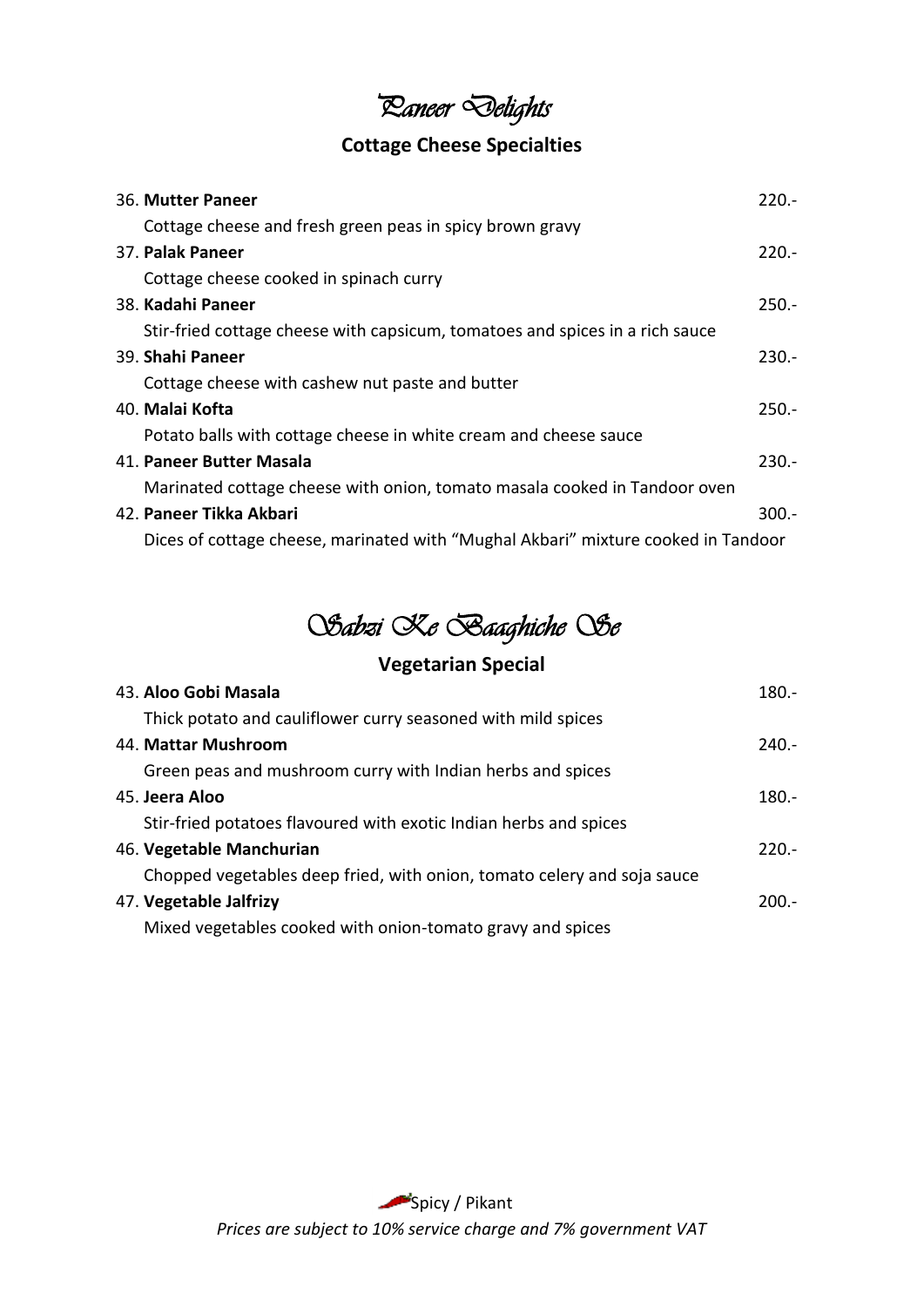*Dal Laazwaab* 

#### **Lentil Varieties**

| 48. Dal Butter Fry                                                             | $180 -$ |
|--------------------------------------------------------------------------------|---------|
| Spicy yellow lentil curry flavoured with butter                                |         |
| 49. Dal Maharani                                                               | $200.-$ |
| Black gram cooked in traditional "Punjabi" style with butter, cream and spices |         |
| 50. <b>Chana Masala</b>                                                        | $200 -$ |
| Chickpeas cooked in traditional "Punjabi" style                                |         |

*Basmati Ki Handi* 

#### **Rice Varieties**

| 51. Basmati Pohar                                                               | 120.     |
|---------------------------------------------------------------------------------|----------|
| Boiled Basmati rice                                                             |          |
| 52. Pillau Rice                                                                 | $150. -$ |
| Basmati rice cooked in stock with cumin seeds                                   |          |
| 53. Murgh Biryani                                                               | 320.     |
| Basmati rice with chicken cooked in rich stock to traditional "Kashimiri" style |          |
| 54. Hyderabad lamb Biryani                                                      | $350. -$ |
| Basmati rice with tender pieces of lamb in stock with saffron and exotic spices |          |
| 55. Vegetable Biryani                                                           | $220. -$ |
| Basmati rice with mixed vegetables and fried onion                              |          |
| 56. Jeera Rice                                                                  | $180. -$ |
| Basmati rice cooked with taduka spices, cumin seeds and dessi ghee              |          |

## *Roti Ki Dawat*

#### **Freshly Baked Indian Breads**

| 57. Tandoori Roti                                 | with butter 50.- /without butter 40.- |
|---------------------------------------------------|---------------------------------------|
| Whole meal wheat bread                            |                                       |
| 58. Onion Kulcha                                  | $80 -$                                |
| Onion flatbread                                   |                                       |
| 59. Tandoori Naan                                 | $50 -$                                |
| Tandoori baked Indian bread                       |                                       |
| 60. Butter Naan                                   | $70 -$                                |
| Tandoori baked Indian bread brushed with butter   |                                       |
| 61. Cheese Naan                                   | $120. -$                              |
| Tandoor-baked whole meal bread filled with cheese |                                       |
| 62. Garlic Naan                                   | $80 -$                                |
| Indian garlic bread in Tandoori oven              |                                       |

#### Spicy / Pikant

*Prices are subject to 10% service charge and 7% government VAT*